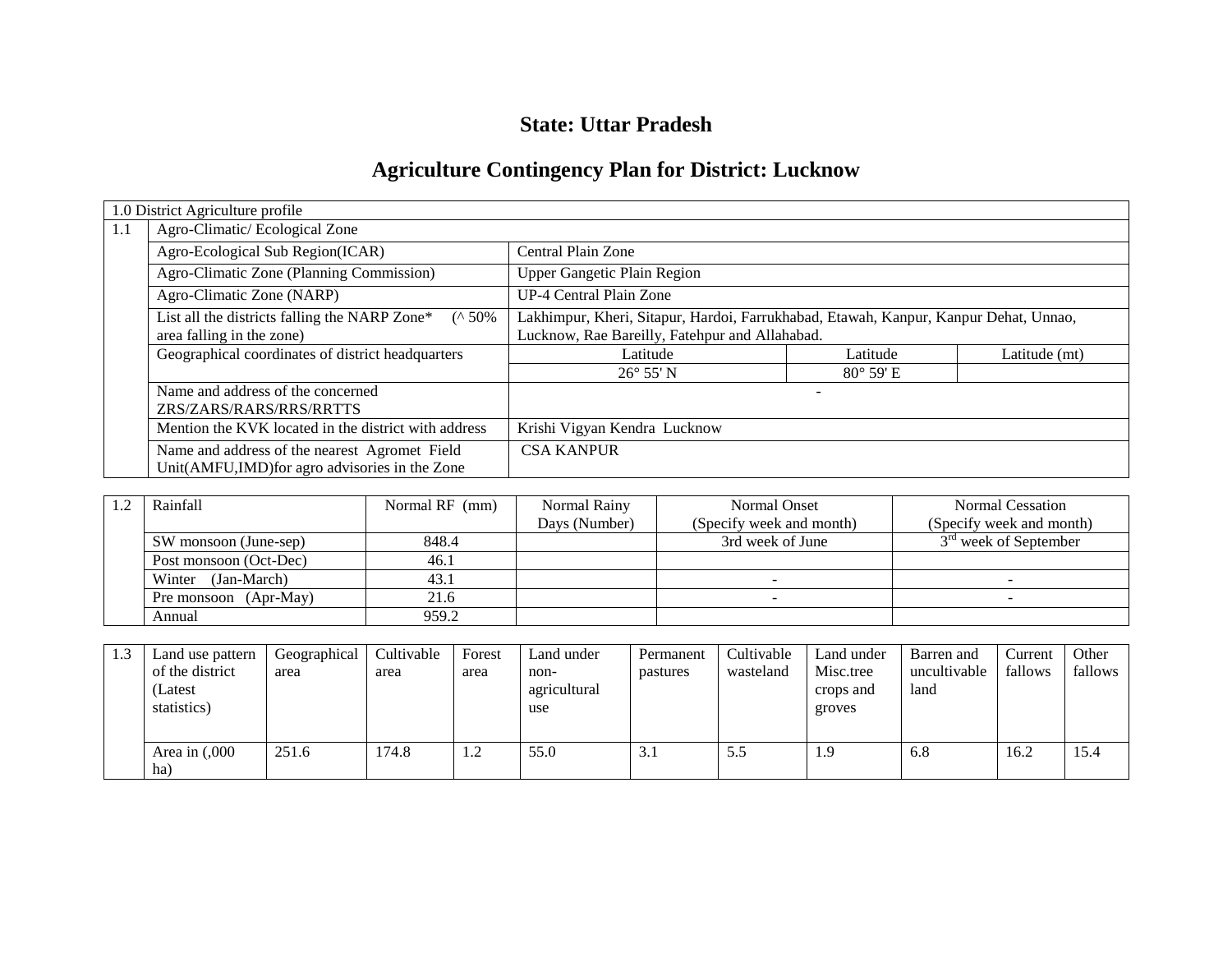| 1.4 | <b>Maior Soils</b>                | Area( $000$ ha) | Percent $(\%)$ of total |
|-----|-----------------------------------|-----------------|-------------------------|
|     | Deep loamy soil                   | 64.7            | 37 %                    |
|     | Deep, loamy with sodicity         | 40.2            | 23 %                    |
|     | Deep, silty soils,                | 21.0            | 12 %                    |
|     | Deep, fine soils with loamy soils | 26.2            | 15 %                    |
|     | Deep, fine soils                  | 22.7            | 13 %                    |

| سد | Agricultural land use    | Area('000 ha)               | (%<br>Cropping intensity |
|----|--------------------------|-----------------------------|--------------------------|
|    | Net sown area            | 125 <sup>o</sup><br>1 J J . | 120                      |
|    | Area sown more than once | $\sim$ $\sim$<br>ر، ب       |                          |
|    | Gross cropped area       | 209.7                       |                          |

| Irrigation                          | Area('000 ha)            |               |                                    |
|-------------------------------------|--------------------------|---------------|------------------------------------|
| Net irrigation area                 | 135.7                    |               |                                    |
| Gross irrigated area                | 73.9                     |               |                                    |
| Rain fed area                       | 209.6                    |               |                                    |
| Sources of irrigation (Gross Irr.   | Number                   | Area('000 ha) | Percentage of total irrigated area |
| Area)                               |                          |               |                                    |
| Canals                              | $\sim$                   | 43.5          | 23.2                               |
| Tanks                               | $\blacksquare$           | 0.1           | 0.1                                |
| Open wells                          | $\blacksquare$           | 0.02          |                                    |
| Bore wells(Tube Wells)              | $\overline{\phantom{a}}$ | 143.7         | 76.7                               |
| Lift irrigation schemes             | $\blacksquare$           | <b>NA</b>     |                                    |
| Micro-irrigation                    | $\overline{\phantom{m}}$ | <b>NA</b>     |                                    |
| Other sources                       | $\blacksquare$           | 0.003         |                                    |
| <b>Total Irrigated Area</b>         | $\overline{\phantom{a}}$ | 187.4         |                                    |
| Pump sets $(2011-12)$               | 36916                    |               |                                    |
| No. of Tractors                     | 9662                     |               |                                    |
| Groundwater availability and use*   | No of blocks-            | $(\% )$ area  | Quality of water                   |
| (Data source: State/ Central Ground | Tehsils-                 |               |                                    |
| water Department/Board)             |                          |               |                                    |
| Over exploited                      | $\overline{0}$           |               |                                    |
| Critical                            | $\Omega$                 |               |                                    |
| Semi-critical                       | 3                        |               |                                    |
| Safe                                | $\overline{\phantom{a}}$ |               |                                    |
| Waste water availability and use    | $\blacksquare$           |               |                                    |
| Ground water quality                |                          |               |                                    |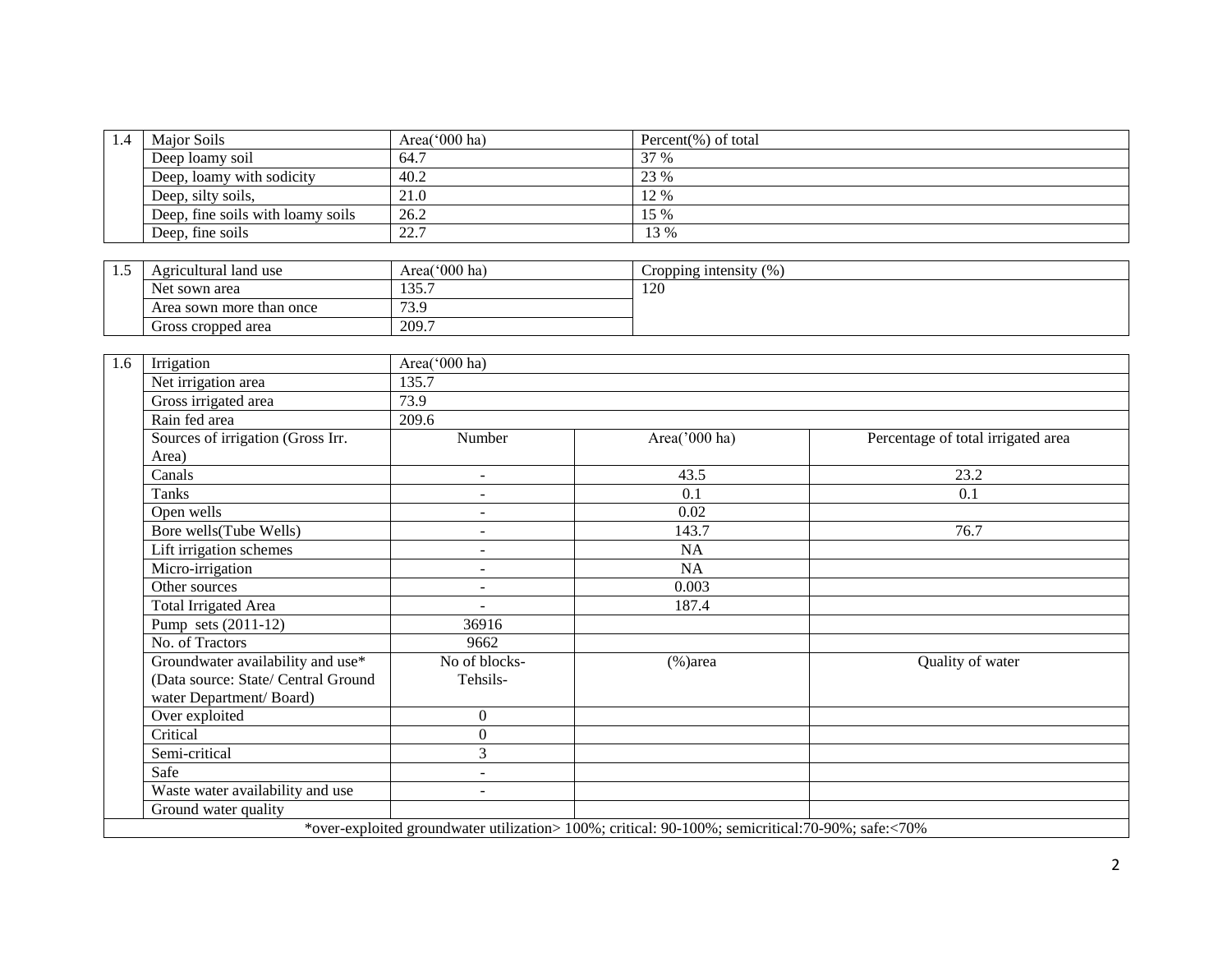## **1.7 Area under major field crops & (As per latest figures 2011-12)**

| 1.7 | Major field crops cultivated | Area('000 ha) |          |                          |           |          |                          |                          |       |
|-----|------------------------------|---------------|----------|--------------------------|-----------|----------|--------------------------|--------------------------|-------|
|     |                              | Kharif        |          |                          | Rabi      |          |                          | Summer                   | Total |
|     |                              | Irrigated     | Rain fed | Total                    | Irrigated | Rain fed | Total                    |                          |       |
|     | Wheat                        |               | $\Omega$ | $\theta$                 | 83.5      | 0.01     | 83.5                     |                          | 83.5  |
|     | Rice                         | 51.4          | 0.2      | 51.6                     | 0         | $\theta$ |                          |                          | 51.6  |
|     | Potato                       |               |          | $\overline{\phantom{a}}$ | 4.        |          | 4.4                      | $\sim$                   | 4.4   |
|     | Rapeseed Mustard             |               |          |                          | 2.9       | 0.3      | 3.2                      | $\overline{\phantom{a}}$ | 3.2   |
|     | Juar                         |               | 2.4      | 2.4                      |           | <b>1</b> | $\overline{\phantom{a}}$ | $\overline{\phantom{0}}$ | 2.4   |
|     | Masoor                       |               |          | $\overline{\phantom{0}}$ | 0.1       | 2.0      | 2.1                      | -                        | 2.1   |

| Horticulture crops - |       | Area ('000 ha) |         |
|----------------------|-------|----------------|---------|
| <b>Fruits</b>        | Total | Irrigated      | Rainfed |
| Mango                | 27.7  | 27.7           |         |
| Guava                | 0.2   | 0.2            |         |
| Horticulture crops - | Total | Irrigated      | Rainfed |
| <b>Vegetables</b>    |       |                |         |
| Potato               | 5.1   | 50.1           |         |
| Onion                | 0.2   | 0.2            |         |
| Pea                  | 3.5   | 3.5            |         |

| 1.7 | Major Fodder crops cultivated | Area(ha) | Total |
|-----|-------------------------------|----------|-------|
|     | Kharif                        | 3004     | 3004  |
|     | Rabi                          | 1385     | 1385  |
|     | Summer                        | 1045     | 1045  |
|     | Total                         | 5434     | 5434  |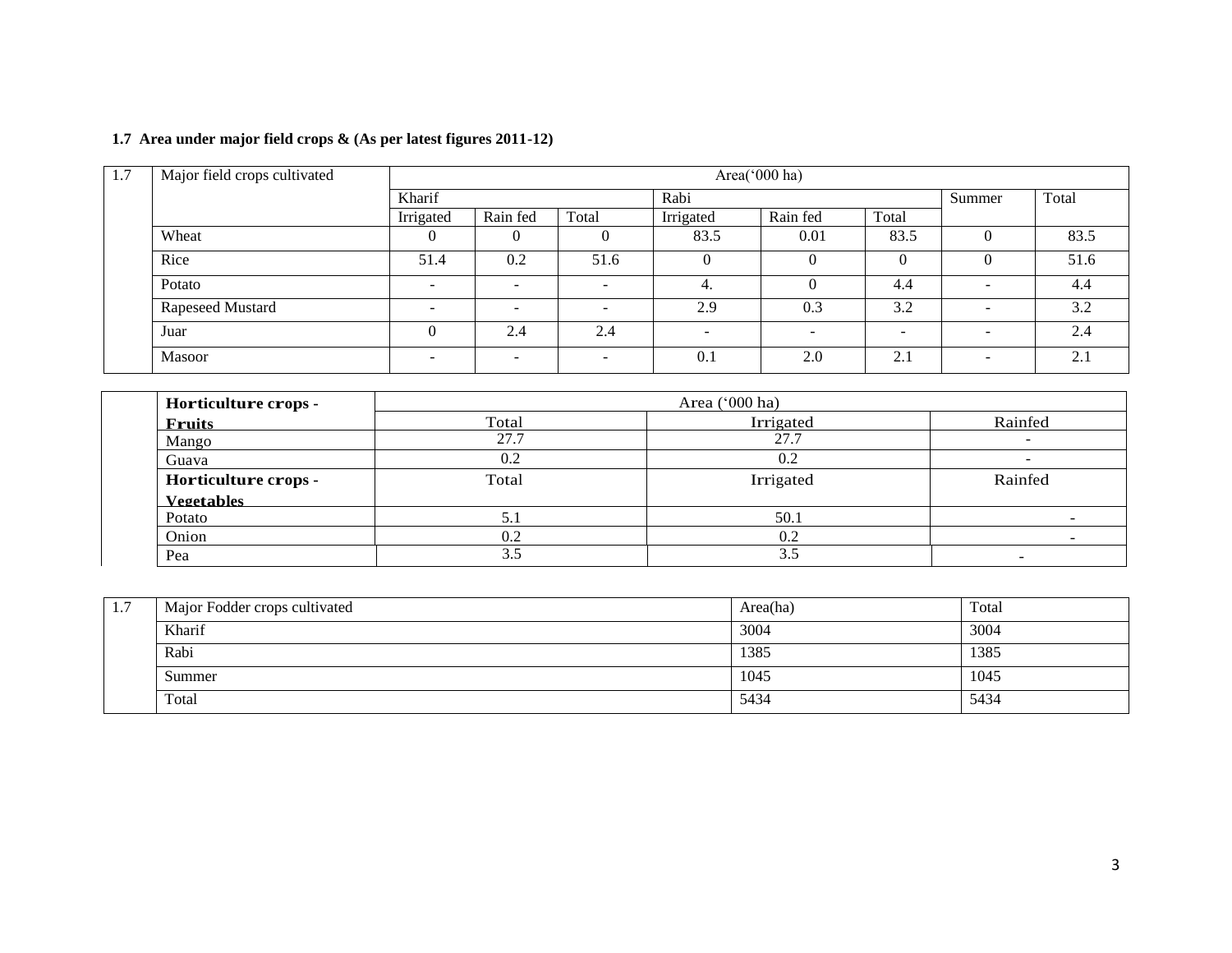## **1.8 Production and productivity of major crops (Average of last 5 years)**

| 1.8 | Area('000 ha)<br>Major field crops |                          |                          |                          |              |                          |                          |            |              |            |  |
|-----|------------------------------------|--------------------------|--------------------------|--------------------------|--------------|--------------------------|--------------------------|------------|--------------|------------|--|
|     | cultivated                         |                          | Kharif                   |                          | Rabi         |                          | Summer                   |            | Total        | Crop       |  |
|     |                                    | Production               | Productivity             | Production               | Productivity | Production               | Productivity             | Production | Productivity | residue as |  |
|     |                                    | (5000T)                  | (KG/HA)                  | (5000T)                  | (KG/HA)      | (7000)                   | (KG/HA)                  | (000T)     | (KG/HA)      | fodder     |  |
|     |                                    |                          |                          |                          |              |                          |                          |            |              | (000)      |  |
|     |                                    |                          |                          |                          |              |                          |                          |            |              | tons)      |  |
|     | Rice                               | 102.8                    | 2015                     | $\overline{\phantom{a}}$ |              |                          | $\overline{\phantom{a}}$ | 102.8      | 2015         | <b>NA</b>  |  |
|     | Wheat                              | $\blacksquare$           | $\overline{\phantom{0}}$ | 228.1                    | 2717         | $\overline{\phantom{a}}$ | $\sim$                   | 228.1      | 2717         | <b>NA</b>  |  |
|     | Juar                               | 2.3                      | 818                      | $\overline{\phantom{a}}$ |              |                          |                          | 2.3        | 818          | NA         |  |
|     | Masoor                             | ۰                        |                          | 1.8                      | 840          |                          | $\overline{\phantom{a}}$ | 1.8        | 840          | <b>NA</b>  |  |
|     | Rapeseed Mustard                   | $\overline{\phantom{0}}$ | -                        | 2.7                      | 882          | $\overline{\phantom{a}}$ | $\overline{\phantom{a}}$ | 2.7        | 882          | <b>NA</b>  |  |
|     | Potato                             | $\overline{\phantom{a}}$ | $\overline{\phantom{m}}$ | 96.5                     | 20471        | $\overline{\phantom{0}}$ | $+ -$                    | 96.5       | 20471        | <b>NA</b>  |  |

| 1.9 | Livestock(year 2007)                           | Male(000) | Female $(000)$ | Totat(000) |
|-----|------------------------------------------------|-----------|----------------|------------|
|     | Non descriptive Cattle (local low yielding)    | 116.957   | 132.700        | 249.657    |
|     | Improved cattle                                | 0.014     | 0.019          | 0.033      |
|     | <b>Crossbred Cattle</b>                        | 11.069    | 17.688         | 28.757     |
|     | Non descriptive Buffaloes (local low yielding) | 23.317    | 77.938         | 101.255    |
|     | <b>Descript Buffaloes</b>                      | 39.661    | 133.601        | 173.262    |
|     | Goat                                           | 71.970    | 95.757         | 167.727    |
|     | Sheep                                          |           |                | 6.974      |
|     | Other (Camel, Pig, Yak etc)                    |           |                | 43.146     |
|     | Commerical dairy farms (number)                |           |                | 0.000      |

| 1.12 | Sowing                      | <b>Rice</b>                | Maize/Jowar/ | <b>Black gram</b>     | Wheat                    | Lentil | <b>Mustard</b>           | Pea |
|------|-----------------------------|----------------------------|--------------|-----------------------|--------------------------|--------|--------------------------|-----|
|      | window for 5<br>major field |                            | Bajra        |                       |                          |        |                          |     |
|      |                             |                            |              |                       |                          |        |                          |     |
|      | crops                       |                            |              |                       |                          |        |                          |     |
|      | Kharif $-$                  | $3^{rd}$<br>week of        | 3rd week of  | First week of         | <b>COL</b>               |        | -                        |     |
|      | Rainfed                     | June to last               | June to 2nd  | July to $2^{nd}$ week |                          |        |                          |     |
|      |                             | week of July               | week of July | of August             |                          |        |                          |     |
|      | Kharif -                    | 3 <sup>rd</sup><br>week of | 3rd week of  |                       | $\overline{\phantom{0}}$ |        | $\overline{\phantom{0}}$ |     |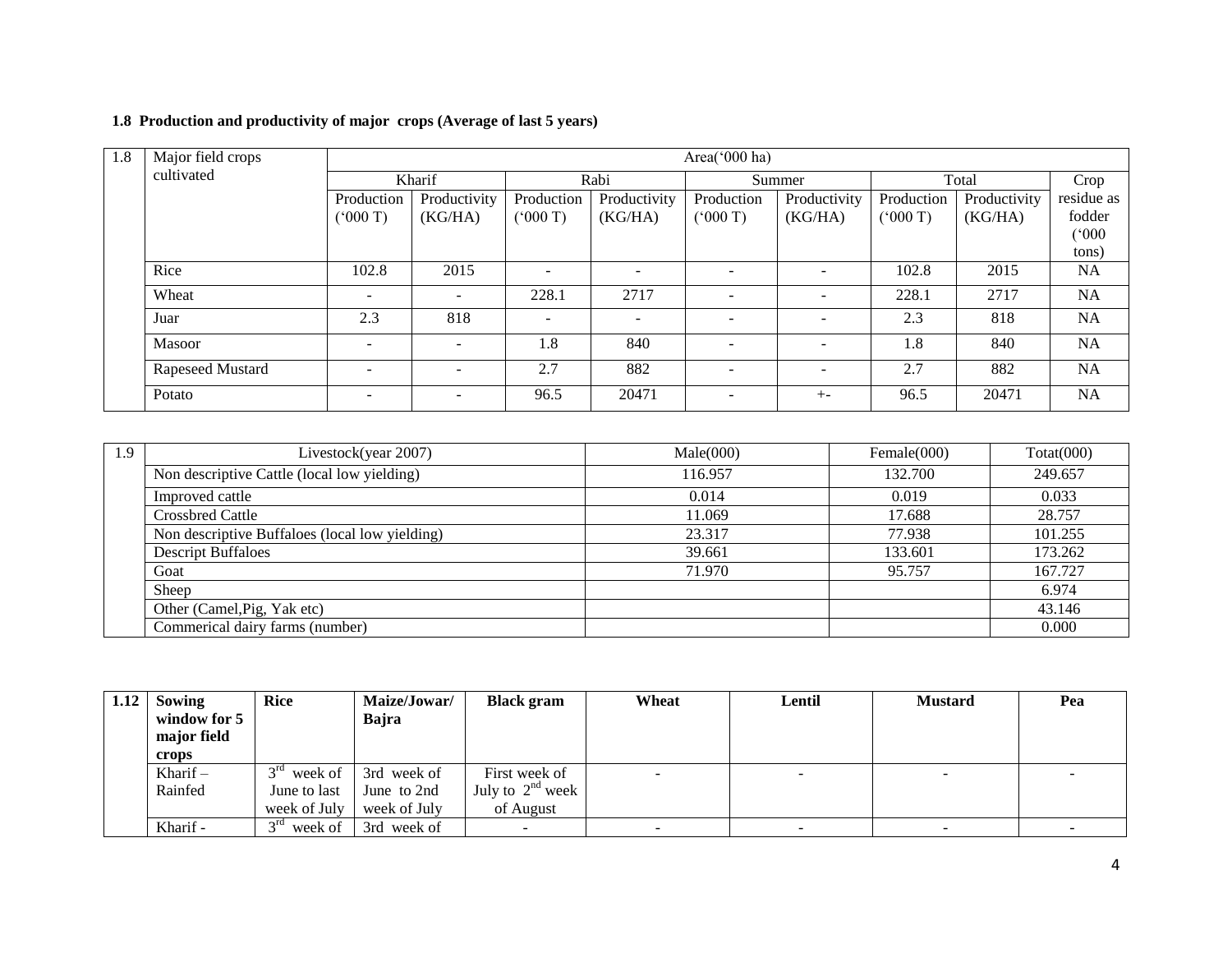| Irrigated      | June to last | June to 2nd  |                    |                      |                   |              |
|----------------|--------------|--------------|--------------------|----------------------|-------------------|--------------|
|                | week of July | week of July |                    |                      |                   |              |
| Rabi – Rainfed |              |              |                    | First week of Oct to | $2nd$ week of Oct | 2nd week of  |
|                |              |              |                    | First week of Nov    | first week of Nov | Sep to first |
|                |              |              |                    |                      |                   | week of Oct  |
| Rabi-          |              |              | 3rd week of Nov to |                      | $2nd$ week of Oct | 2nd week of  |
| Irrigated      |              |              | last week of Dec   |                      | first week of Nov | Sep to first |
|                |              |              |                    |                      |                   | week of Oct  |

| 1.13 | What is the major contingency the district is prone to?                          | <b>Regular</b> | Occasional | <b>None</b> |
|------|----------------------------------------------------------------------------------|----------------|------------|-------------|
|      | Drought                                                                          |                |            |             |
|      | Flood                                                                            |                |            |             |
|      | Cyclone                                                                          |                |            |             |
|      | Hail storm                                                                       |                |            |             |
|      | Heat wave                                                                        |                |            |             |
|      | Cold wave                                                                        |                |            |             |
|      | Frost                                                                            |                |            |             |
|      | Sea water intrusion                                                              |                |            |             |
|      | Sheath Blight, Stemborer, Pyrilla loose smut, Heliothis, Rust etc white<br>grub. |                |            |             |

| 1.14 | <b>Include Digital maps of the</b><br>district for | Location map of district within State as Annexure I | Enclosed: Yes |
|------|----------------------------------------------------|-----------------------------------------------------|---------------|
|      |                                                    | Mean annual rainfall as Annexure 2                  | Enclosed: Yes |
|      |                                                    | Soil map as Annexure 3                              | Enclosed: Yes |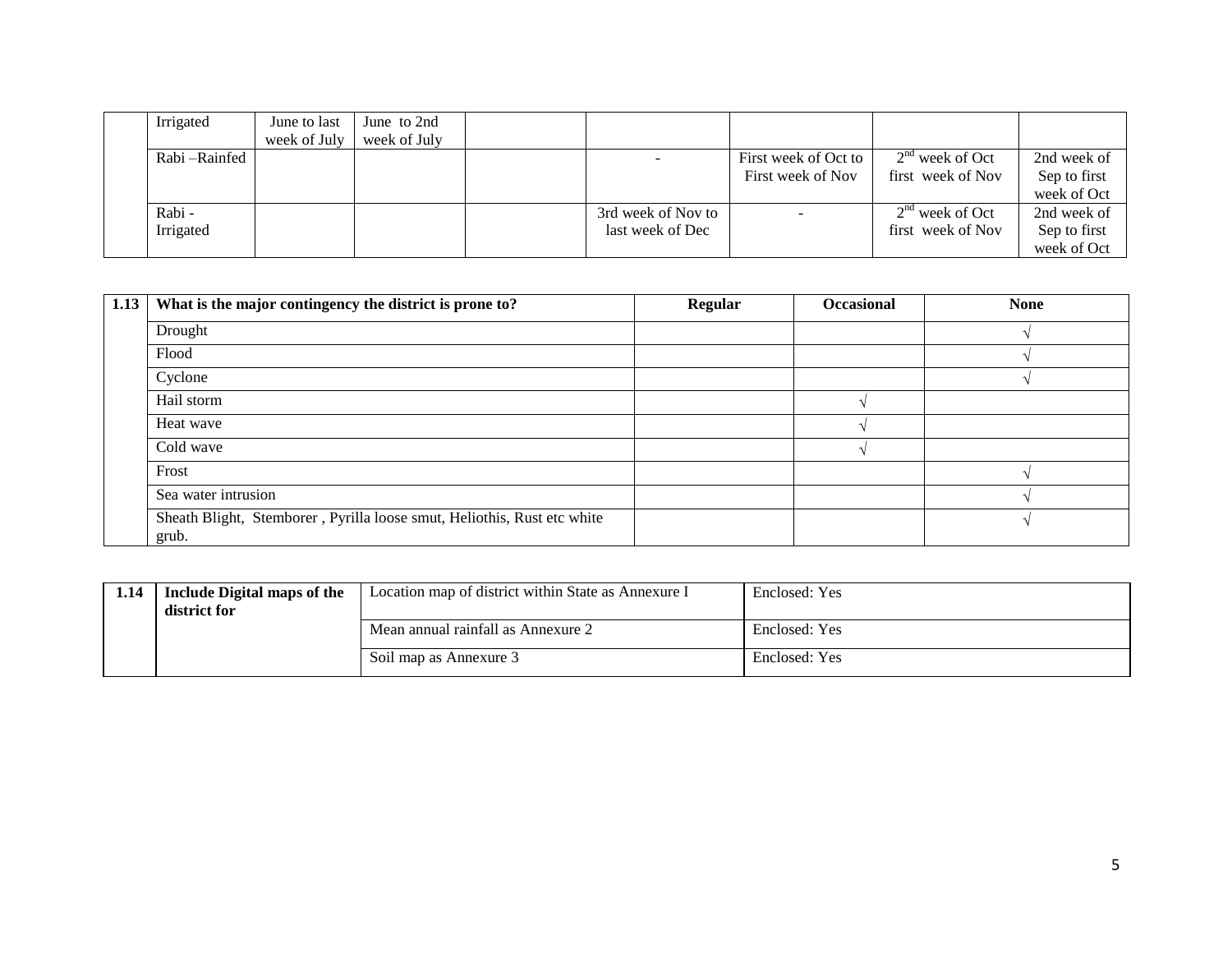

Annexure I Location map of Lucknow district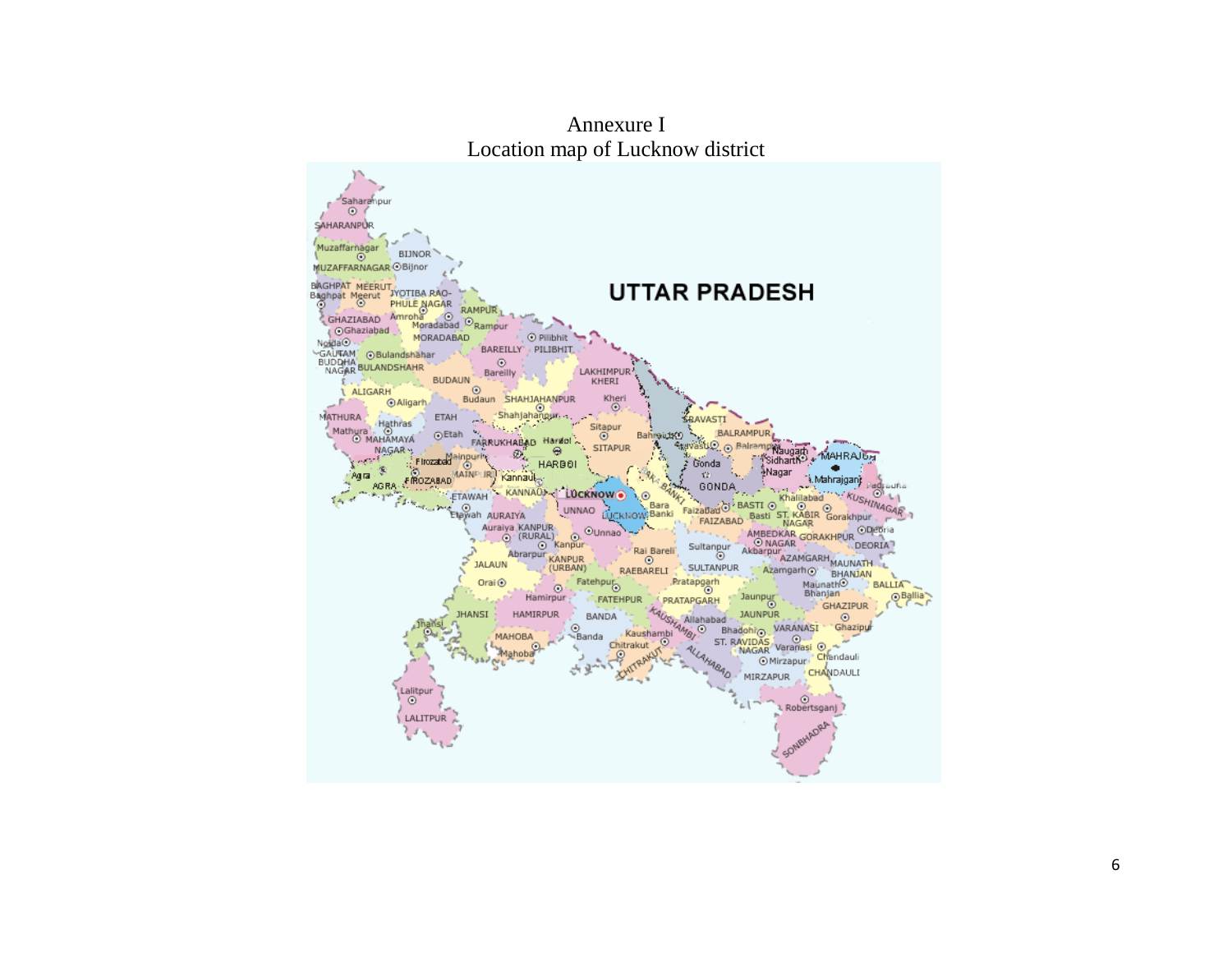Annexure 2 Mean annual rainfall (mm) of Lucknow **district**

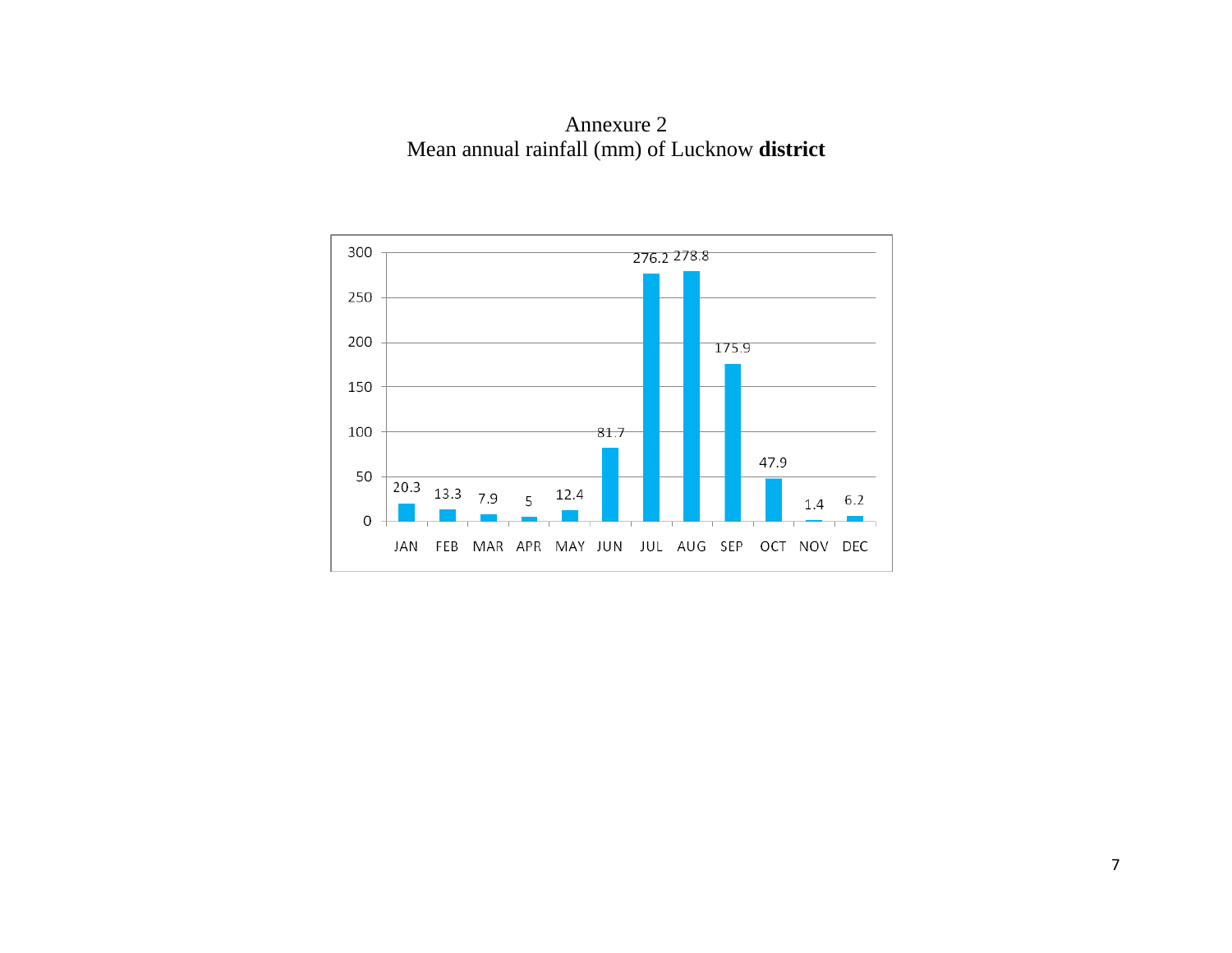

#### **Alluvial plain (0-1% slope)**

- 1. Deep, loamy soils and slightly eroded .
- 2. Deep, loamy soils and slightly eroded associated with silty soils .
- 3. Deep, fine soils and slightly saline/sodic associated with loamy soils with slightly salinity/sodicity .
- 4. Deep, fine soils moderately saline and sodic associated with loamy soils, slightly eroded .
- 5. Deep, fine soils and slightly eroded associated with loamy soils slightly saline and moderately sodic .
- 6. Deep, fine soils and slightly eroded associated with loamy soils .
- 7. Deep, silty soils with moderately salinity and sodicity associated with loamy soils with moderate salinity and sodicity and water logging.
- 8. Deep, loamy soils and slightly eroded associated with loamy soils with moderate salinity and sodicity and moderate water logging.
- 9. Deep, silty soils with moderate salinity/sodicity associated with loamy soils slightly eroded .
- 10. Deep, loamy soils and slightly eroded associated with loamy soils slightly saline/sodic .

#### **Old Alluvial plain with river left out channels/Oxbows/point bars (1-3%slope)**

11. Deep, fine soils, moderately saline /sodic associated with loamy soils with moderate salinity/sodicity

#### **Recent Alluvial Plain (1-3% slope)**

12. Deep, silty soils, moderately saline and sodic associated with loam soils and slightly eroded

#### **Active Flood Plain (1-3% slope)**

- 13. Deep, stratified loamy soils with but moderately flooding .
- 14. Deep, sandy soils with moderate flooding associated with stratified loamy soils and slight flooding .
- 15. Deep, stratified loamy soils, with severe flooding associated with loamy soils with moderate flooding .

#### **Very gently sloping uplands with hummocks (1-3%slopee**

16. Deep, fine soils, slightly eroded associated with fine smectitic soils and slightly eroded.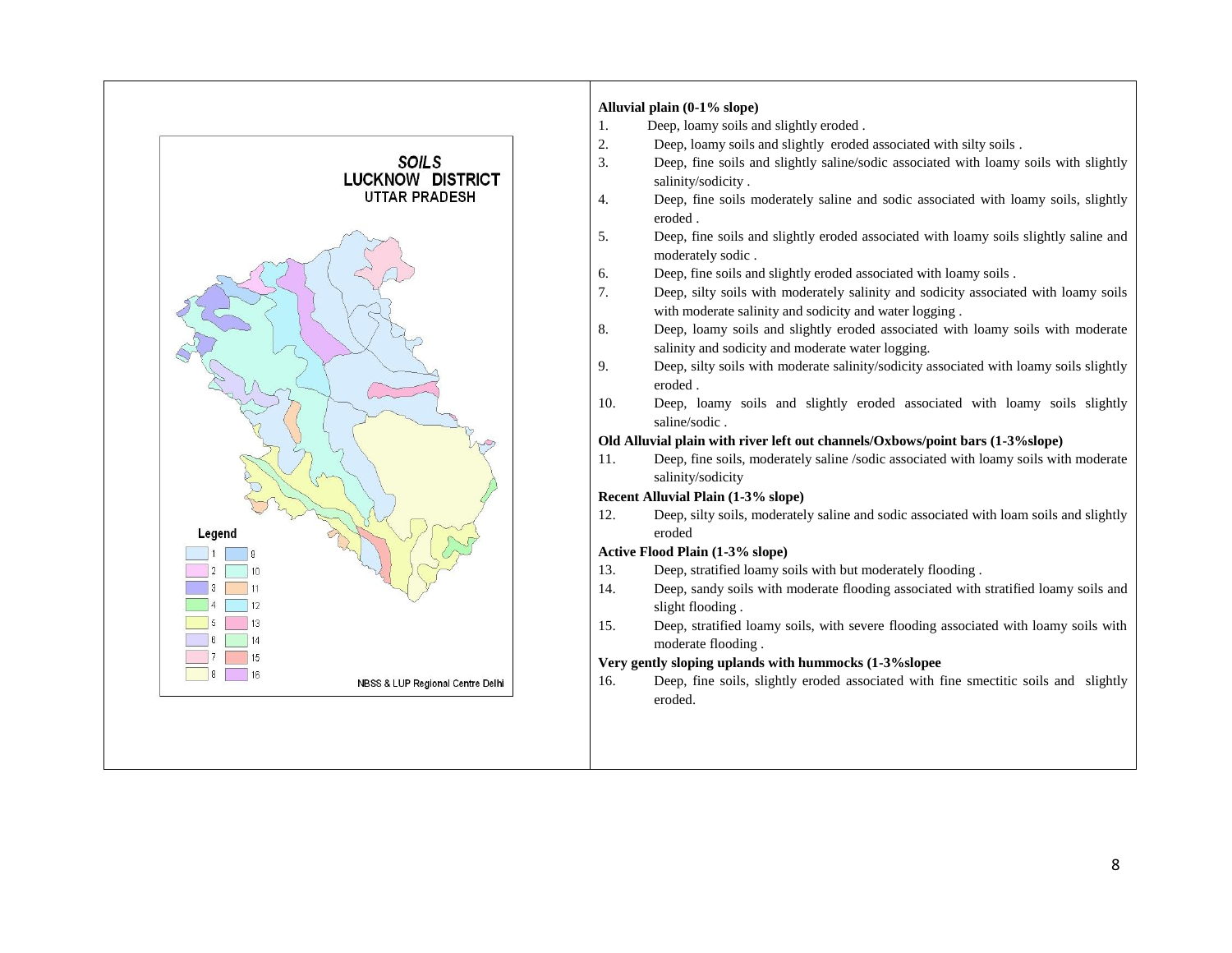## **2.0 Strategies for weather related contingencies**

#### **2.1 Drought**

#### **2.1.1 Rainfed situation**

| <b>Condition</b>           |                                                |                                                      | <b>Suggested Contingency measures</b>            |                                 |                                    |  |
|----------------------------|------------------------------------------------|------------------------------------------------------|--------------------------------------------------|---------------------------------|------------------------------------|--|
| <b>Early season</b>        | <b>Major Farming</b><br>situation <sup>a</sup> | <b>Normal Crop / Cropping</b><br>system <sup>b</sup> | Change in crop /<br>cropping system <sup>c</sup> | Agronomic measures <sup>a</sup> | <b>Remarks</b> on                  |  |
| drought (delayed<br>onset) |                                                |                                                      | including variety                                |                                 | <b>Implementation</b> <sup>e</sup> |  |
|                            | Sandy Loam                                     | Rice -Lentil/ Mustard                                | No change                                        | Short duration Varieties of     | To be Linked with                  |  |
| Delay by 2 weeks           |                                                |                                                      |                                                  | Paddy                           | SDC/NSC for Seed                   |  |
| $(1st$ week of             |                                                |                                                      |                                                  | Weed management,                | and Zero till seed                 |  |
| $July)*$                   |                                                |                                                      |                                                  | <b>DSR</b>                      | cum fertidrill from                |  |
|                            |                                                |                                                      |                                                  |                                 | U.P Agro                           |  |
|                            |                                                | Black gram, Maize, Jowar and                         | No change                                        | Improved varieties, line        |                                    |  |
|                            |                                                | bajra                                                |                                                  | showing, Earthing Weed          |                                    |  |
|                            |                                                |                                                      |                                                  | Management                      |                                    |  |
|                            |                                                |                                                      |                                                  |                                 |                                    |  |

| <b>Condition</b>                                  |                                                |                                                    | <b>Suggested Contingency measures</b>          |                                                                  |                                                                                                 |  |
|---------------------------------------------------|------------------------------------------------|----------------------------------------------------|------------------------------------------------|------------------------------------------------------------------|-------------------------------------------------------------------------------------------------|--|
| <b>Early season</b><br>drought (delayed<br>onset) | <b>Major Farming</b><br>situation <sup>a</sup> | <b>Normal Crop/cropping</b><br>system <sup>b</sup> | Change in crop/cropping<br>system <sup>c</sup> | Agronomic measures <sup>"</sup>                                  | <b>Remarks</b> on<br>Implementation <sup>e</sup>                                                |  |
| Delay by 4 weeks<br>$(3^{rd}$<br>week of July)    | Sandy Loam                                     | Rice – Lentil/ Mustard                             | Rice replace with Urd, Jowar,<br>Maize         | Weed management,<br>Mulching with crop<br>residue                | To be Linked with<br>SDC/NSC for Seed<br>and Zero till seed<br>cum ferti drill from<br>U.P Agro |  |
|                                                   |                                                | Black gram, Maize, Jowar and<br>bajra              | No change                                      | Improved varieties, line<br>showing, Earthing<br>Weed Management |                                                                                                 |  |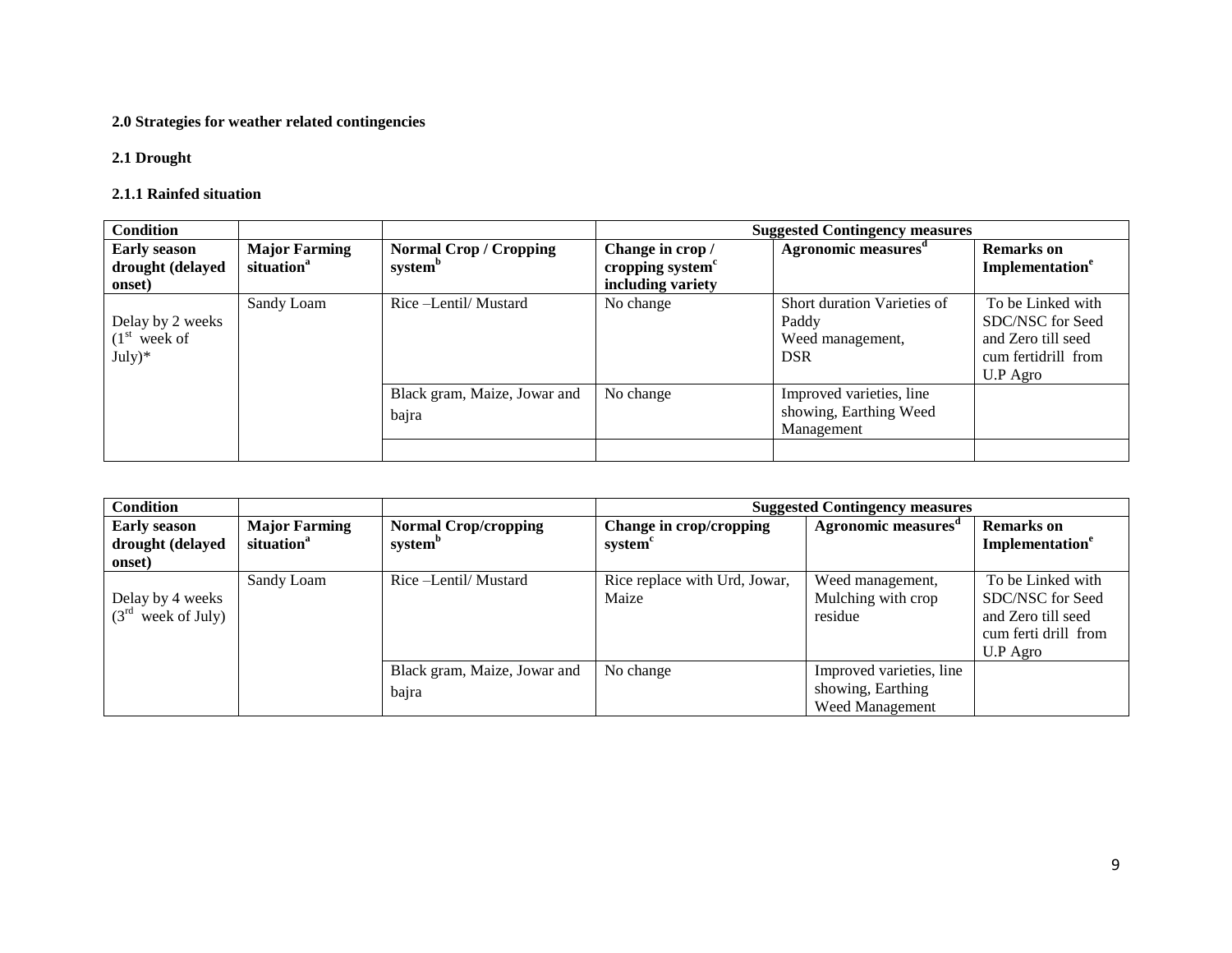| <b>Condition</b>                                  |                                                |                                                    | <b>Suggested Contingency measures</b>                     |                                                         |                                                                                                 |  |
|---------------------------------------------------|------------------------------------------------|----------------------------------------------------|-----------------------------------------------------------|---------------------------------------------------------|-------------------------------------------------------------------------------------------------|--|
| <b>Early season</b><br>drought (delayed<br>onset) | <b>Major Farming</b><br>situation <sup>a</sup> | <b>Normal Crop/cropping</b><br>system <sup>b</sup> | Change in crop/cropping<br>system                         | Agronomic measures <sup>a</sup>                         | <b>Remarks</b> on<br>Implementation <sup>e</sup>                                                |  |
| Delay by 6 weeks<br>$1st$ week of<br>August)      | Sandy loam                                     | Rice –Lentil/Mustard                               | Rice replace with Urd, Jowar,                             | Weed management,<br>Mulching with crop<br>residue       | To be Linked with<br>SDC/NSC for Seed<br>and Zero till seed<br>cum ferti drill<br>from U.P Agro |  |
|                                                   |                                                | Black gram, Maize, Jowar and<br>bajra              | Maize replace with Urd, Jowar<br>& bajra as a fodder crop | Improved varieties, line<br>showing, Weed<br>Management |                                                                                                 |  |

| Condition                                         |                                                |                                                    | <b>Suggested Contingency measures</b> |                                                        |                                                  |  |
|---------------------------------------------------|------------------------------------------------|----------------------------------------------------|---------------------------------------|--------------------------------------------------------|--------------------------------------------------|--|
| <b>Early season</b><br>drought (delayed<br>onset) | <b>Major Farming</b><br>situation <sup>a</sup> | <b>Normal Crop/cropping</b><br>system <sup>"</sup> | Change in crop/cropping<br>system     | Agronomic measures                                     | <b>Remarks</b> on<br>Implementation <sup>e</sup> |  |
| Delay by 8 weeks                                  | Sandy loam                                     | Rice –Lentil/Mustard                               | Kharif fallow                         | Moisture conservation and<br>preparation for Rabi crop |                                                  |  |
| $(3rd$ week of<br>August)                         |                                                | Black gram, Maize, Jowar and<br>bajra              | Kharif fallow                         | Moisture conservation and<br>preparation for Rabi crop |                                                  |  |

| <b>Condition</b>     |                        |                              | <b>Suggested Contingency measures</b>       |                         |                             |  |
|----------------------|------------------------|------------------------------|---------------------------------------------|-------------------------|-----------------------------|--|
| Early season         | <b>Major Farming</b>   | <b>Normal Crop/cropping</b>  | $Crop$ management <sup><math>c</math></sup> | Soil nutrient &         | <b>Remarks</b> on           |  |
| drought (Normal      | situation <sup>a</sup> | system <sup>b</sup>          |                                             | moisture conservation   | Implementation <sup>e</sup> |  |
| onset)               |                        |                              |                                             | measues                 |                             |  |
|                      | Sandy loam             | Rice –Lentil/Mustard         | Rice replace with Black gram,               | Life saving irrigation, |                             |  |
| <b>Normal onset</b>  |                        |                              | Jowar, Maize                                | Mulching                |                             |  |
| followed by 15-20    |                        |                              |                                             |                         |                             |  |
| days dry spell after |                        | Black gram, Maize, Jowar and | No change                                   |                         |                             |  |
| sowing leading to    |                        | bajra                        |                                             |                         |                             |  |
| poor                 |                        |                              |                                             |                         |                             |  |
| germination/crop     |                        |                              |                                             |                         |                             |  |
| stand etc.           |                        |                              |                                             |                         |                             |  |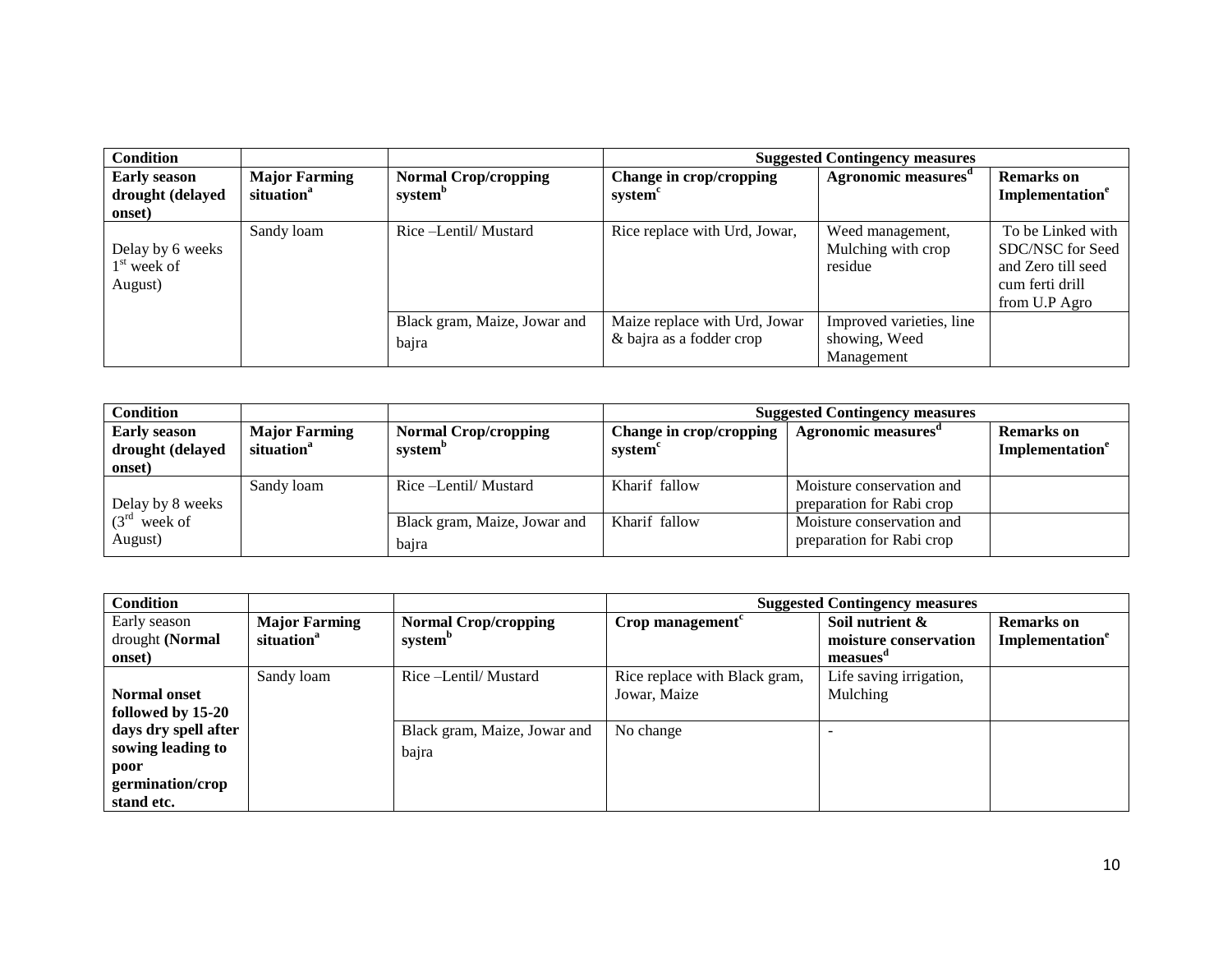| <b>Condition</b>                                                                                 |                                                |                                                    | <b>Suggested Contingency measures</b> |                                                                  |                                                  |  |
|--------------------------------------------------------------------------------------------------|------------------------------------------------|----------------------------------------------------|---------------------------------------|------------------------------------------------------------------|--------------------------------------------------|--|
| Mid season<br>drought (long dry<br>spell, consecutive 2<br>weeks rainless<br>$(>2.5$ mm) period) | <b>Major Farming</b><br>situation <sup>a</sup> | <b>Normal Crop/cropping</b><br>system <sup>b</sup> | Crop management <sup>c</sup>          | Soil nutrient &<br>moisture conservation<br>measues <sup>d</sup> | <b>Remarks</b> on<br>Implementation <sup>e</sup> |  |
| At vegetative stage                                                                              | Sandy loam                                     | Rice -Lentil/ Mustard                              | No change                             | Life saving irrigation,<br>Mulching, Weed<br>management          |                                                  |  |
|                                                                                                  |                                                | Black gram, Maize, Jowar and<br>bajra              | No change                             |                                                                  |                                                  |  |

| <b>Condition</b>                          |                                                |                                                    | <b>Suggested Contingency measures</b> |                                                     |                                                  |  |
|-------------------------------------------|------------------------------------------------|----------------------------------------------------|---------------------------------------|-----------------------------------------------------|--------------------------------------------------|--|
| Mid season<br>drought (long dry<br>spell) | <b>Major Farming</b><br>situation <sup>a</sup> | <b>Normal Crop/cropping</b><br>system <sup>b</sup> | Crop management $\epsilon$            | Soil nutrient &<br>moisture conservation<br>measues | <b>Remarks</b> on<br>Implementation <sup>e</sup> |  |
| At flowering/<br>fruiting stage           | Sandy loam                                     | Rice –Lentil/Mustard                               | No change                             | 1% KCL Foliar<br>application                        |                                                  |  |
|                                           |                                                | Black gram, Maize, Jowar and<br>bajra              | No change                             |                                                     |                                                  |  |

| <b>Condition</b>                                            |                                                |                                                    | <b>Suggested Contingency measures</b> |                                         |                                            |
|-------------------------------------------------------------|------------------------------------------------|----------------------------------------------------|---------------------------------------|-----------------------------------------|--------------------------------------------|
| <b>Terminal drought</b><br>(Early withdrawal<br>of monsoon) | <b>Major Farming</b><br>situation <sup>a</sup> | <b>Normal Crop/cropping</b><br>system <sup>b</sup> | Crop management $\epsilon$            | Rabi Crop planning <sup>d</sup>         | <b>Remarks</b> on<br><b>Implementation</b> |
|                                                             | Sandy loam                                     | Rice –Lentil/Mustard                               | No change                             | Moisture conservation for Rabi<br>crops |                                            |
|                                                             |                                                | Black gram, Maize, Jowar and<br>bajra              | No change                             |                                         |                                            |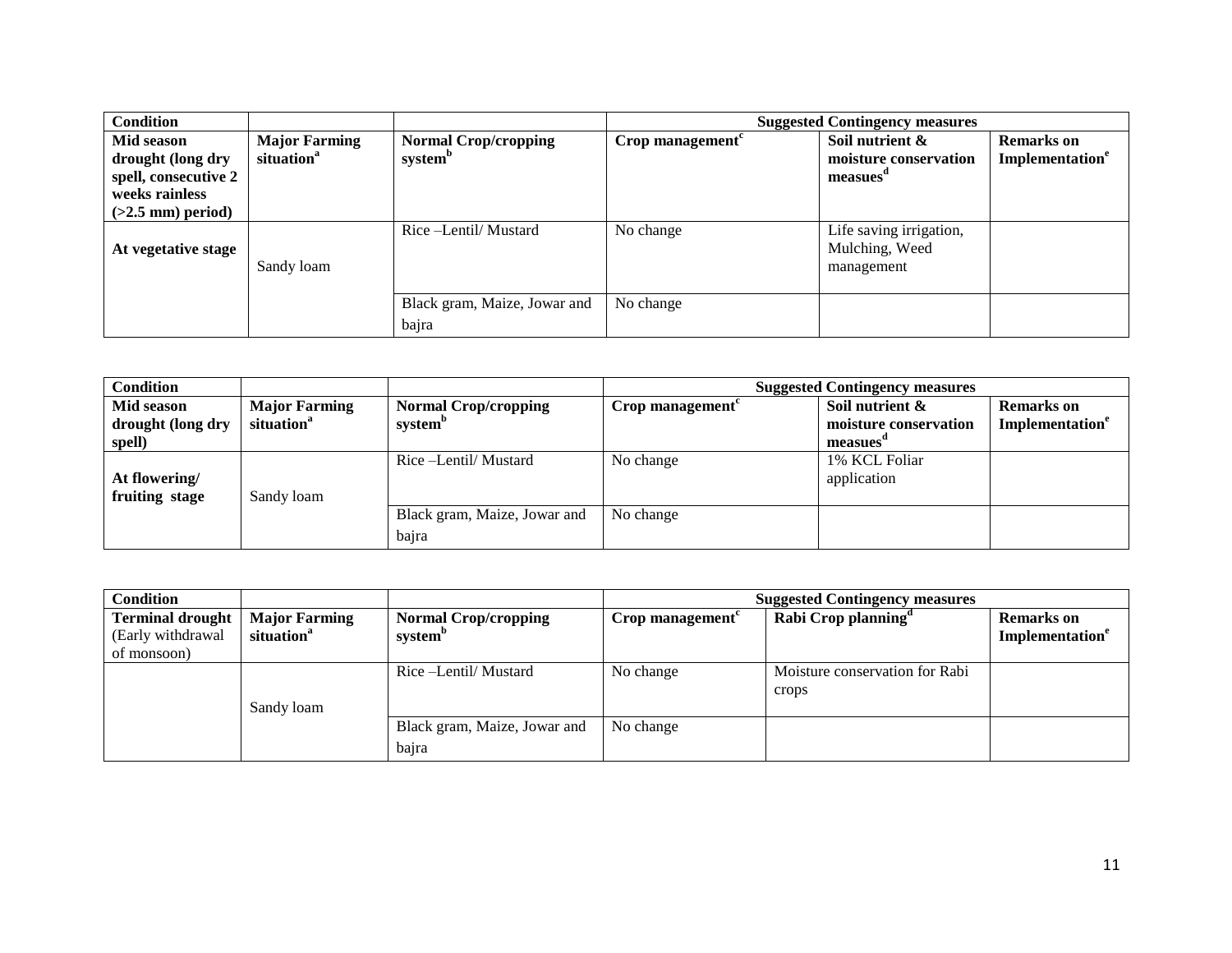#### **2.1.2 Drought - Irrigated situation**

| <b>Condition</b>                                             |                      |                             | <b>Suggested Contingency measures</b>                                                                                       |                                                                                              |                             |
|--------------------------------------------------------------|----------------------|-----------------------------|-----------------------------------------------------------------------------------------------------------------------------|----------------------------------------------------------------------------------------------|-----------------------------|
|                                                              | <b>Major Farming</b> | <b>Normal Crop/cropping</b> | Change in crop/cropping system                                                                                              | <b>Agronomic measures</b>                                                                    | <b>Remarks</b> on           |
|                                                              | situation            | system                      |                                                                                                                             |                                                                                              | Implementation <sup>J</sup> |
| Delayed release of<br>water in canals<br>due to low rainfall | Sandy Loam           | Paddy                       | Inclusion of these varieties Sarju-52,<br>pant-12, NDR-359, CSR-36, CSR-43,<br>NDR-97,<br>NDR-118, Sahbhagi,<br>Susk samrat | <b>SRI</b><br>$\bullet$<br>Provide<br>$\bullet$<br>irrigation at<br>hair line crack<br>stage |                             |
|                                                              |                      |                             |                                                                                                                             | Weed control                                                                                 |                             |
|                                                              |                      | Black gram                  | Prefer varieties Azad Urd-2, Pant<br>U-19, NDU-1, Pant-40, Uttra,                                                           | Weed<br>$\bullet$<br>management                                                              |                             |

| <b>Condition</b>    |                      |                             |                                | <b>Suggested Contingency measures</b> |                             |  |
|---------------------|----------------------|-----------------------------|--------------------------------|---------------------------------------|-----------------------------|--|
|                     | <b>Major Farming</b> | <b>Normal Crop/cropping</b> | Change in crop/cropping system | <b>Agronomic measures</b>             | <b>Remarks</b> on           |  |
|                     | situation            | system                      |                                |                                       | Implementation <sup>J</sup> |  |
| Limited release of  | Sandy Loam           | Paddy                       | No change                      | <b>SRI</b>                            |                             |  |
| water in canals     |                      |                             |                                | Provide<br>$\bullet$                  |                             |  |
| due to low rainfall |                      |                             |                                | irrigation at                         |                             |  |
|                     |                      |                             |                                | hair line crack                       |                             |  |
|                     |                      |                             |                                | stage                                 |                             |  |
|                     |                      |                             |                                | Weed control<br>$\bullet$             |                             |  |
|                     |                      | Black gram                  | No change                      | Weed                                  |                             |  |
|                     |                      |                             |                                | management                            |                             |  |
|                     |                      |                             |                                |                                       |                             |  |

| Condition                         |                      |                             | <b>Suggested Contingency measures</b> |                           |                   |
|-----------------------------------|----------------------|-----------------------------|---------------------------------------|---------------------------|-------------------|
|                                   | <b>Major Farming</b> | <b>Normal Crop/cropping</b> | Change in crop/cropping               | <b>Agronomic measures</b> | <b>Remarks</b> on |
|                                   | situation            | svstem                      | system                                |                           | Implementation    |
| Non release of                    | Sandy Loam           | Paddy                       | No change                             | Life saving irrigation    |                   |
| water in canals                   |                      | Black gram                  | No change                             | Life saving irrigation    |                   |
| under delayed<br>onset of monsoon |                      | NA                          |                                       |                           |                   |
| in catchment                      |                      |                             |                                       |                           |                   |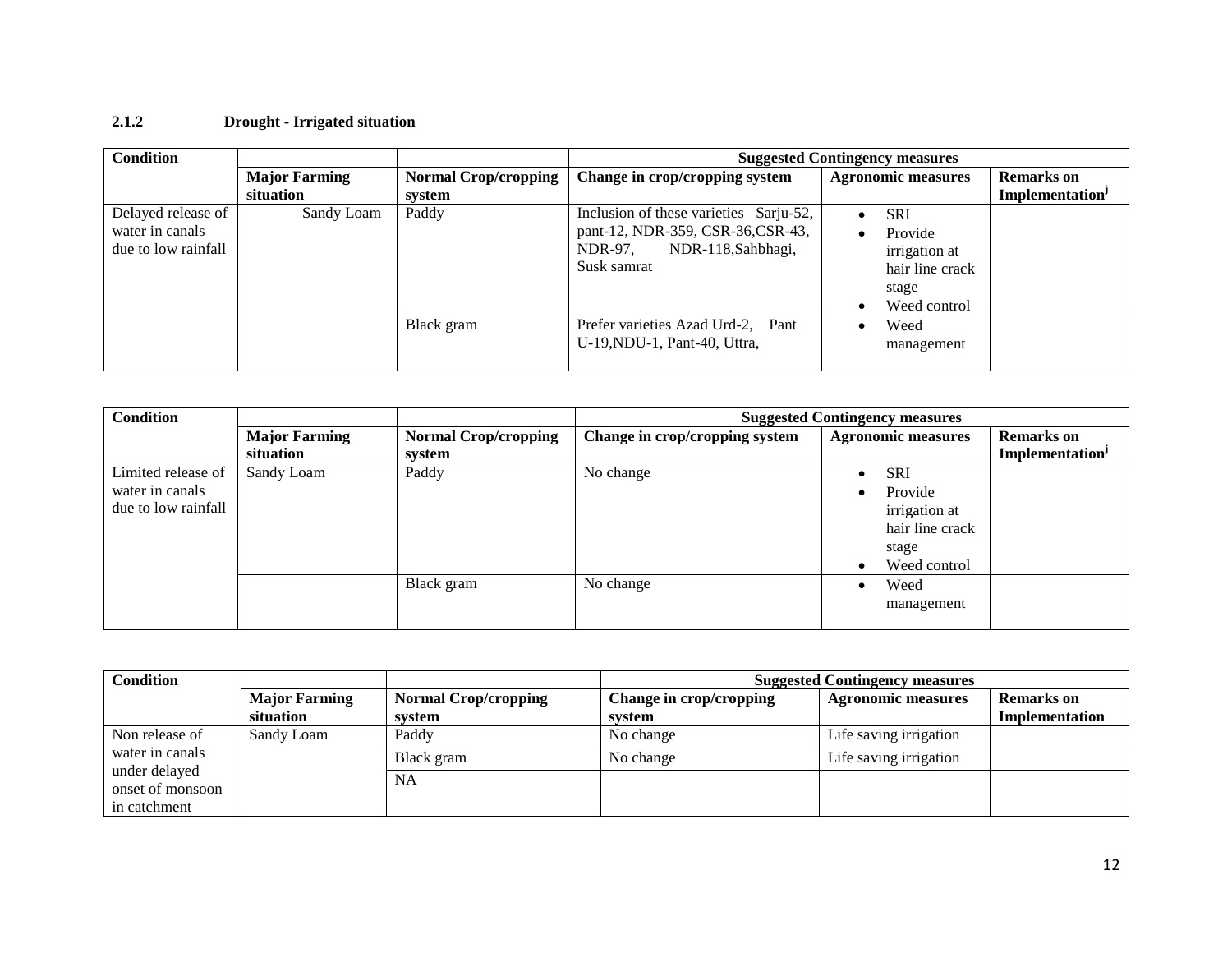| <b>Condition</b>  |                      |                             |                         | <b>Suggested Contingency measures</b> |                   |  |
|-------------------|----------------------|-----------------------------|-------------------------|---------------------------------------|-------------------|--|
|                   | <b>Major Farming</b> | <b>Normal Crop/cropping</b> | Change in crop/cropping | <b>Agronomic measures</b>             | <b>Remarks</b> on |  |
|                   | situation            | system                      | system                  |                                       | Implementation    |  |
| Lack of inflows   | Not Applicable       |                             |                         |                                       |                   |  |
| into tanks due to |                      |                             |                         |                                       |                   |  |
| insufficient      |                      |                             |                         |                                       |                   |  |
| /delayed onset of |                      |                             |                         |                                       |                   |  |
| monsoon           |                      |                             |                         |                                       |                   |  |
|                   |                      |                             |                         |                                       |                   |  |

| <b>Condition</b>                |                      |                             | <b>Suggested Contingency measures</b> |                           |                       |
|---------------------------------|----------------------|-----------------------------|---------------------------------------|---------------------------|-----------------------|
|                                 | <b>Major Farming</b> | <b>Normal Crop/cropping</b> | Change in crop/cropping               | <b>Agronomic measures</b> | <b>Remarks</b> on     |
|                                 | situation            | system                      | system                                |                           | <b>Implementation</b> |
| Insufficient                    | Tube well irrigated  | <b>NA</b>                   |                                       |                           |                       |
| groundwater                     |                      | <b>NA</b>                   |                                       |                           |                       |
| recharge due to<br>low rainfall |                      | <b>NA</b>                   |                                       |                           |                       |

## **2.2 Unusual rains (untimely, unseasonal etc)** (for both rainfed and irrigated situations)

| <b>Condition</b>                                                        | <b>Suggested contingency measure</b> |                        |                                                                      |              |
|-------------------------------------------------------------------------|--------------------------------------|------------------------|----------------------------------------------------------------------|--------------|
| Continuous high rainfall in a<br>short span leading to water<br>logging | <b>Vegetative stage</b>              | <b>Flowering stage</b> | Crop maturity stage                                                  | Post harvest |
| Paddy                                                                   | Bunds repairing                      | Strengthen of Bunds    | Harvest at physiological<br>maturity stage<br>Drain out excess water |              |
| Urd                                                                     | Drain out excess water               | Drain out excess water | Harvest at physiological<br>maturity stage<br>Drain out excess water |              |
| Horticulture                                                            |                                      |                        |                                                                      |              |
| Mango                                                                   | Drain out excess water               | Drain out excess water | Drain out excess water                                               |              |
| Guava                                                                   | Drain out excess water               | Drain out excess water | Drain out excess water                                               |              |
| Banana                                                                  | Drain out excess water               | Drain out excess water | Drain out excess water                                               |              |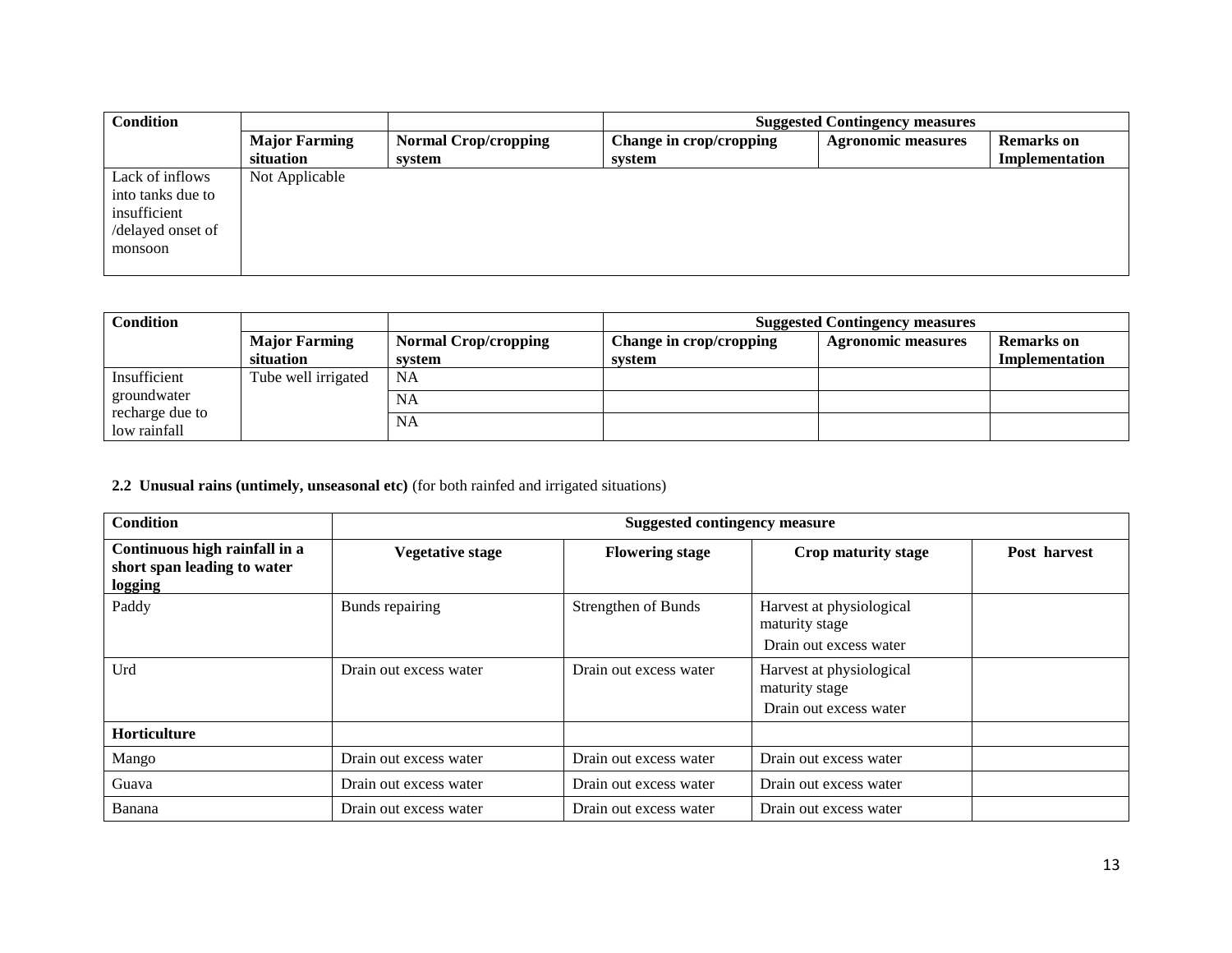| Heavy rainfall with high speed<br>winds in a short span <sup>2</sup> |                                                                 |                        |                        |  |
|----------------------------------------------------------------------|-----------------------------------------------------------------|------------------------|------------------------|--|
| Paddy                                                                | Priority given to dwarf varieties<br>and drain out excess water | Drain out excess water | Drain out excess water |  |
| Urd                                                                  | Drain out excess water                                          | Drain out excess water | Drain out excess water |  |
| <b>Horticulture</b>                                                  |                                                                 |                        |                        |  |
| Mango                                                                | Provision of shelters belts and<br>drainage                     | Drain out excess water | Drain out excess water |  |
| Guava                                                                | Provision of shelters belts and<br>drainage                     | Drain out excess water | Drain out excess water |  |
| Banana                                                               | Provision of shelters belts and<br>drainage                     | Drain out excess water | Drain out excess water |  |
| Outbreak of pests and diseases due to unseasonal rains               |                                                                 |                        |                        |  |
| Paddy                                                                |                                                                 |                        |                        |  |
| Urd                                                                  | Need based and recommended plant protection measures            |                        |                        |  |
| Horticulture                                                         |                                                                 |                        |                        |  |
| Mango                                                                | Need based and recommended plant protection measures            |                        |                        |  |
| Guava                                                                |                                                                 |                        |                        |  |
| Banana                                                               |                                                                 |                        |                        |  |

## **2.3 Floods: Not applicable**

| <b>Condition</b>                                         | Suggested contingency measure <sup>o</sup> |                         |                           |            |
|----------------------------------------------------------|--------------------------------------------|-------------------------|---------------------------|------------|
| Transient water logging/ partial inundation <sup>1</sup> | Seedling / nursery stage                   | <b>Vegetative stage</b> | <b>Reproductive stage</b> | At harvest |
| Continuous submergence<br>for more than 2 days           | Not applicable                             |                         |                           |            |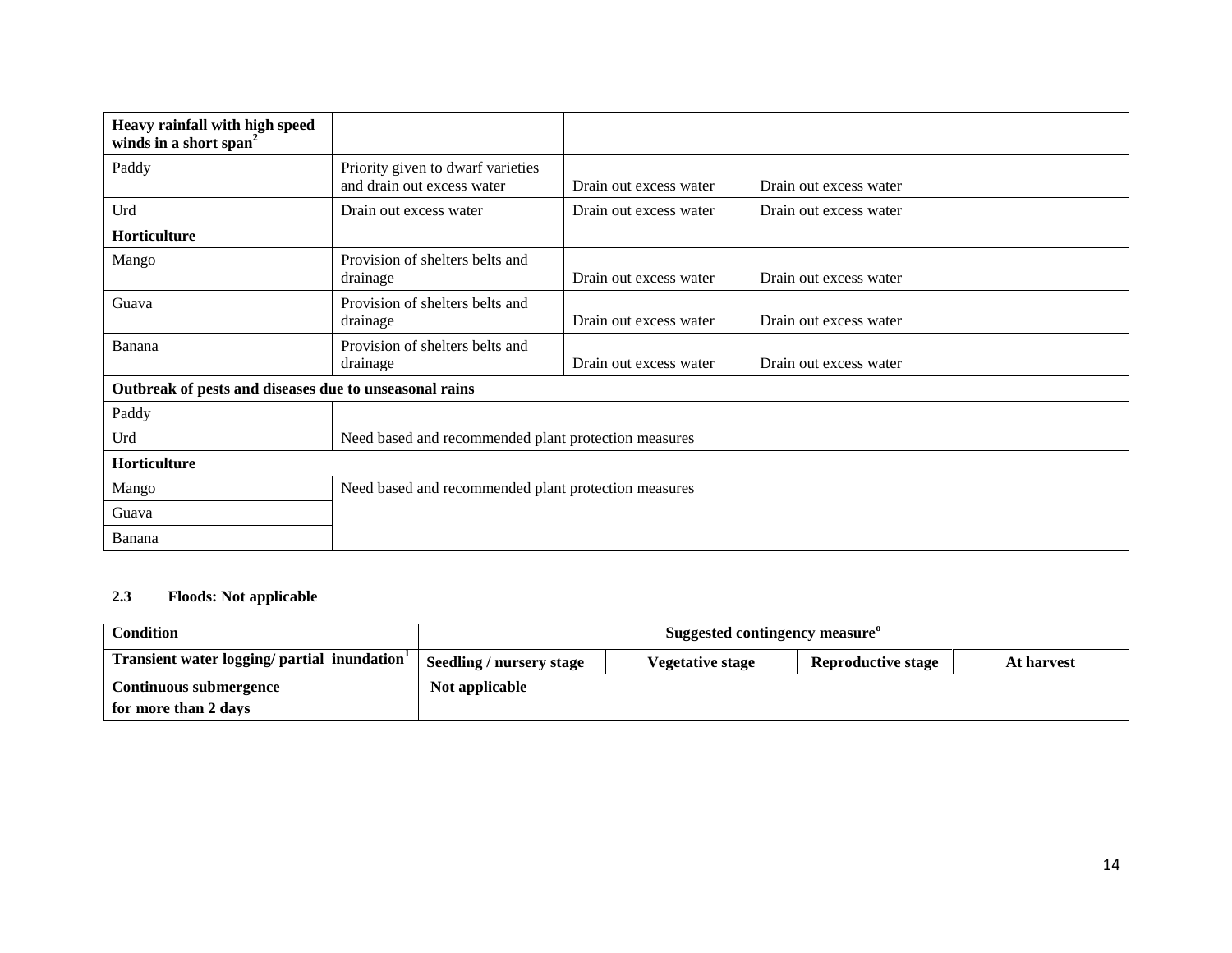## **2.4 Extreme events: Heat wave / Cold wave/Frost/ Hailstorm /Cyclone**

| <b>Extreme event type</b> | Suggested contingency measure <sup>r</sup> |                                                  |                                                              |            |  |
|---------------------------|--------------------------------------------|--------------------------------------------------|--------------------------------------------------------------|------------|--|
|                           | Seedling / nursery stage                   | <b>Vegetative stage</b>                          | <b>Reproductive stage</b>                                    | At harvest |  |
| <b>Heat Wave</b>          |                                            |                                                  |                                                              |            |  |
| Paddy                     | Drain out heated water from<br>nursery     | Application of life saving irrigation<br>and MOP | Application of life saving<br>irrigation and Spray of 1% MOP |            |  |
| <b>Horticulture</b>       |                                            |                                                  |                                                              |            |  |
| Mango                     | To irrigate orchard                        | To irrigate orchard                              | To irrigate orchard                                          |            |  |
| Guava                     | To irrigate orchard                        | To irrigate orchard                              | To irrigate orchard                                          |            |  |
| Banana                    | To irrigate orchard                        | To irrigate orchard                              | To irrigate orchard                                          |            |  |

## **2.5 Contingent strategies for Livestock, Poultry & Fisheries**

#### **2.5.1 Livestock**

|                     |                                                                                                                                                                                                                                                                                                                                                                                                                                                                                                                              | <b>Suggested contingency measures</b>                                                                                                                                                                                                                                                                                                                                                                                                                                                                                                             |                                                                                                                                                                                                                                |
|---------------------|------------------------------------------------------------------------------------------------------------------------------------------------------------------------------------------------------------------------------------------------------------------------------------------------------------------------------------------------------------------------------------------------------------------------------------------------------------------------------------------------------------------------------|---------------------------------------------------------------------------------------------------------------------------------------------------------------------------------------------------------------------------------------------------------------------------------------------------------------------------------------------------------------------------------------------------------------------------------------------------------------------------------------------------------------------------------------------------|--------------------------------------------------------------------------------------------------------------------------------------------------------------------------------------------------------------------------------|
|                     | <b>Before the event</b>                                                                                                                                                                                                                                                                                                                                                                                                                                                                                                      | During the event                                                                                                                                                                                                                                                                                                                                                                                                                                                                                                                                  | After the event                                                                                                                                                                                                                |
| Heat & Cold<br>wave | In villages which are chronically prone to<br>heat waves the following permanent<br>measures are suggested<br>Plantation of trees like Neem,<br>$\mathbf{1}$<br>Pipal, Subabul around the shed<br>Spreading of husk/straw/coconut<br>11)<br>leaves on the roof of the shed<br>iii) Water sprinklers / foggers in the<br>animal shed<br>iv) Application of white reflector paint<br>on the roof to reduce thermal<br>radiation effect<br>Cold wave: Covering all the wire meshed<br>with gunny<br>walls<br>bags/<br>open area | Allow the animals preferably early in the<br>morning or late in the evening for grazing<br>during heat waves<br>Allow for grazing between 10AM to 3PM<br>during cold waves<br>Feed green fodder/silage / concentrates during<br>day time and roughages / hay during night time<br>in case of heat waves<br>Add 25-50 ml of edible oil in concentrates per<br>kg and fed to the animal during cold waves<br>Apply / sprinkle lime powder $(5-10)$ g per square<br>feet) in the animal shed during cold waves to<br>neutralize ammonia accumulation | Green and concentrates supplementation<br>should be provided to all the animals.<br>Allow the animals for grazing (normal<br>timings)<br>Bleach $(0.1\%)$ drinking water /<br>water<br>sources<br>Provide clean drinking water |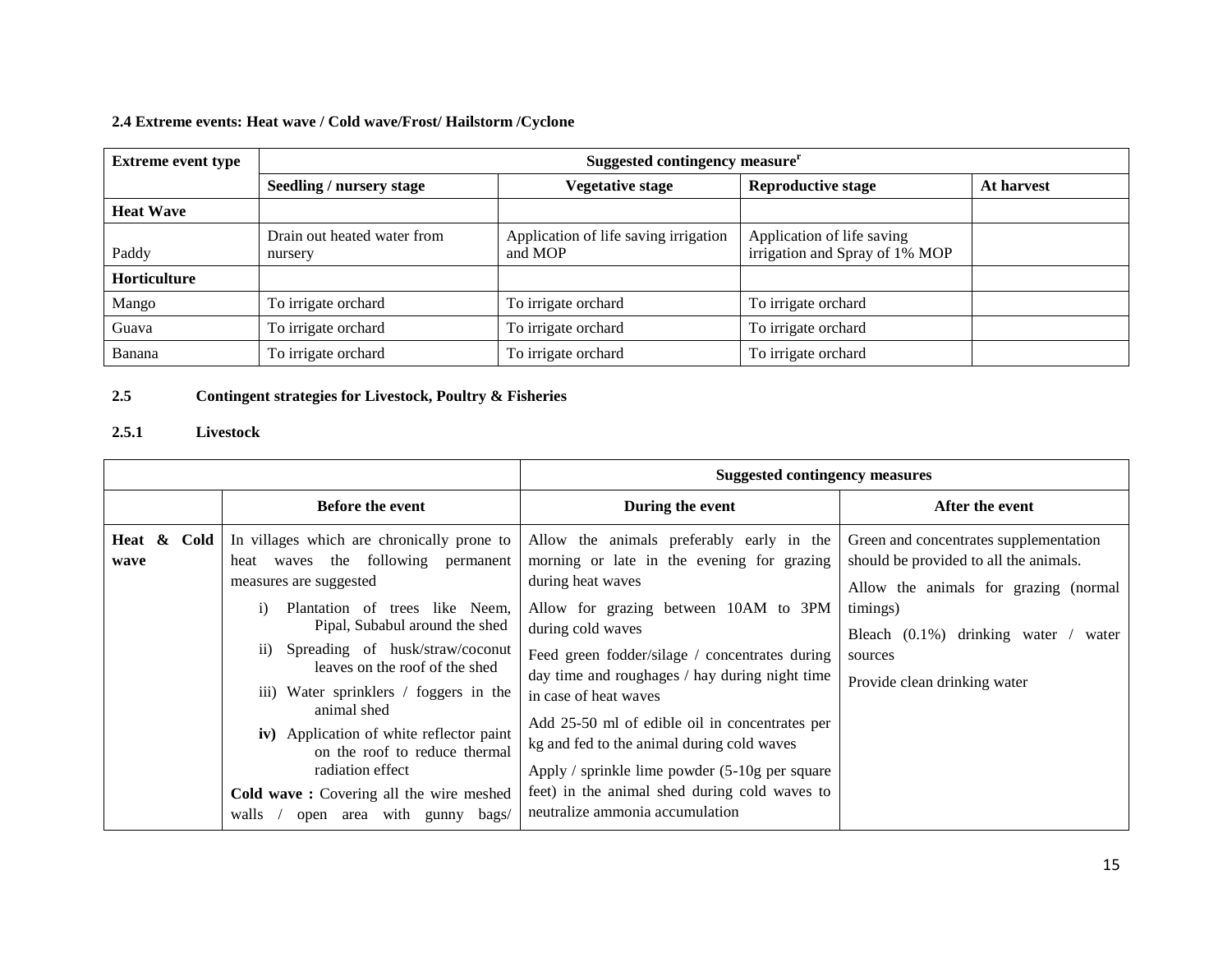|                  | polyethylene sheets with a mechanism for<br>lifting during the day time and closing<br>during night                             | Put on the foggers / sprinklers during heat<br>weaves and heaters during cold waves in case of<br>high productive animals                                                                                                                                      |                                                                                                           |
|------------------|---------------------------------------------------------------------------------------------------------------------------------|----------------------------------------------------------------------------------------------------------------------------------------------------------------------------------------------------------------------------------------------------------------|-----------------------------------------------------------------------------------------------------------|
|                  |                                                                                                                                 | In severe cases, vitamin $^{\circ}$ C $^{\circ}$ (5-10ml per litre)<br>and electrolytes (Electral powder @ 20g per<br>litre) should be added in water during severe<br>heat waves and provision of wholesome clean<br>drinking water at least 3 times in a day |                                                                                                           |
| <b>Insurance</b> | Insurance policy for loss of production due<br>to heat wave or cold wave may be developed<br>Encouraging insurance of livestock | Listing out the details of the dead animals and<br>loss of production in high yielders                                                                                                                                                                         | Submission for insurance<br>claim and<br>availing insurance benefit<br>Purchase of new productive animals |

## **2.5.2 Poultry**

|                                     | <b>Suggested contingency measures</b>                |                                                                                                                                                                                                                                                   |                                |  |
|-------------------------------------|------------------------------------------------------|---------------------------------------------------------------------------------------------------------------------------------------------------------------------------------------------------------------------------------------------------|--------------------------------|--|
|                                     | Before the event <sup>a</sup>                        | During the event                                                                                                                                                                                                                                  | After the event                |  |
| <b>Heat wave</b>                    |                                                      |                                                                                                                                                                                                                                                   |                                |  |
| Shelter/environment<br>management   | Provision of proper shelter with good<br>ventilation | In severe cases, foggers/water sprinklers/wetting<br>of hanged gunny bags should be arranged<br>Don't allow for scavenging during mid day                                                                                                         | Routine practices are followed |  |
| Health<br>and disease<br>management | Deworming and vaccination against<br>RD and fowl pox | Supplementation of house hold grain<br>Provide cool and clean drinking water with<br>electrolytes and vit. C (5-10 ml per litre)<br>In hot summer, add anti-stress probiotics in<br>drinking water or feed (Reestobal etc., 10-20ml<br>per litre) | Routine practices are followed |  |